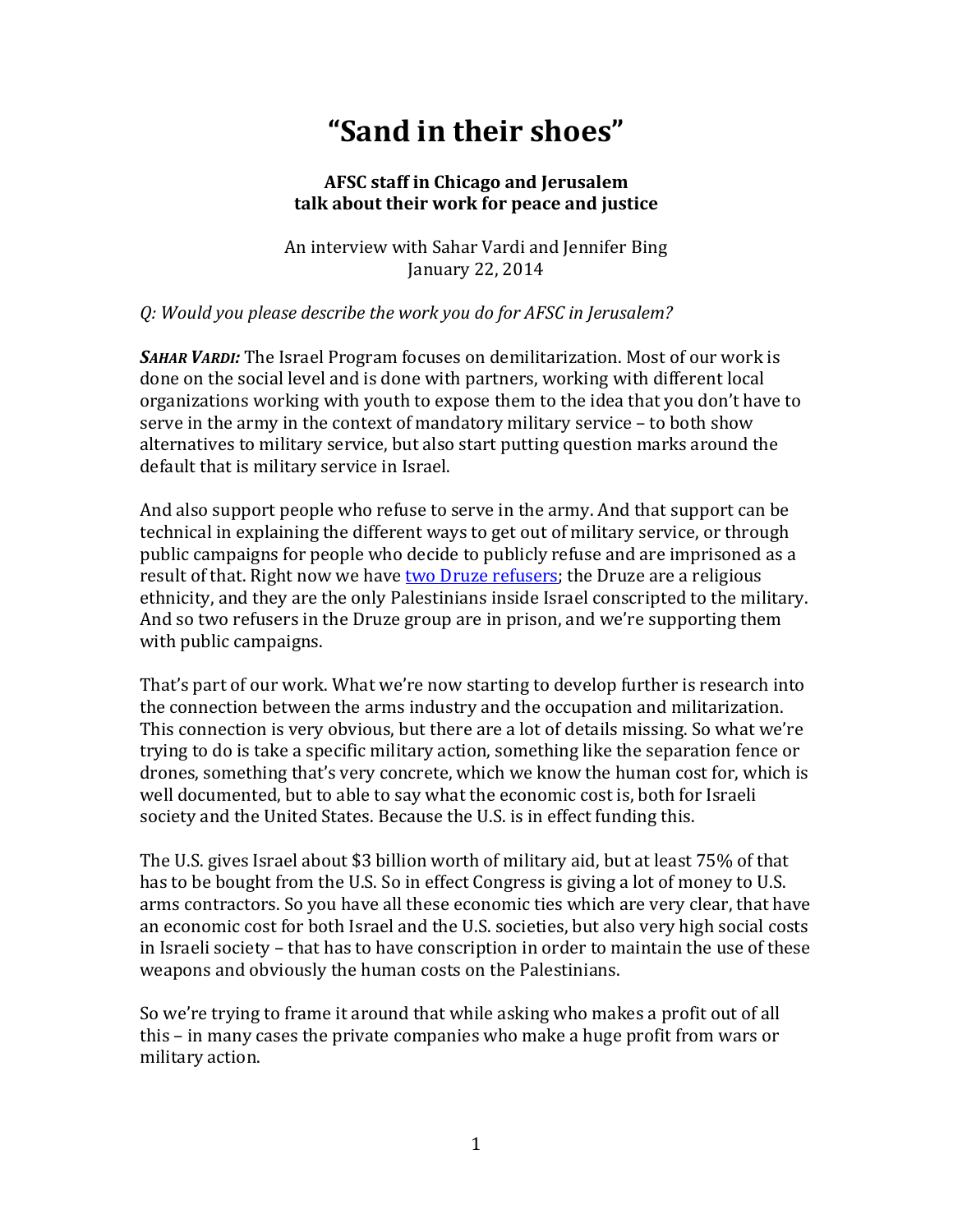Other than that, we're trying to raise awareness regarding the cost of militarization to Israeli society to military-aged youth. How does it affect the education system? How does it affect the language that we speak, Hebrew, which is full of military terms, and how does that affect society, as well?

### *Q: The connections between AFSC's work in the Middle East and work in the U.S. seem numerous. Is civic engagement work still going on in the Middle East?*

SAHAR: Not so much. AFSC's Palestine Program was doing that, but it's now phasing out of it. It's starting new work on Palestinian cohesion, trying to get Palestinians together, that we're divided by Israeli borders - Gaza, West Bank, East Jerusalem and inside Israel - to try to get them to mobilize together toward a common goal. So that's shifted a bit their form of work.

## *Q: As you listen to Sahar, what do you see as the connections between AFSC's work in Israel-Palestine and our work in this country for peace and justice in the Middle East?*

*JENNIFER BING:* Part of it is that our work in the U.S. – it depends on our audience. Part of our audience is Americans who see the Middle East as one big mess. They don't want to have anything to do with it, and they don't think they could have any impact on cleaning it up. They feel like they don't have much responsibility, either.

So, being able to make some of the ties, show them that the taxes that you pay, the blind support which our government gives to the Israeli government perpetuates the conflict and the militarization of the Middle East. So making the connections – that's important.

Why I'm excited that Sahar is on a speaking tour in the U.S. and Canada – even though it's freezing cold – is that a lot of people are unaware that there are Israelis who are also protesting their government's actions, who are challenging militarism within their society.

Sahar is a very modest person, but I think she inspires so many people in this country. I know Daniel Kaplan, who was a fellow here at AFSC, and other people who look at the refusers in Israel like Sahar – that inspires their activism. If these people are speaking out and putting themselves on the line, going against their society's trends toward militarism, then we need to do the same in this country.

Both about our own government, the U.S. government, calling it out on its militarism abroad and its skewed priorities, that we've seen in its budget cycles and so forth, but also to speak out about the military occupation and how that impacts the Palestinians and Israelis and perpetuates the conflict.

I was asking Sahar about Boycott, Divestment and Sanctions (BDS) and how those strategies that we use in our work now to organize divestment campaigns on college campuses or among faith communities to look at their pension funds and so forth.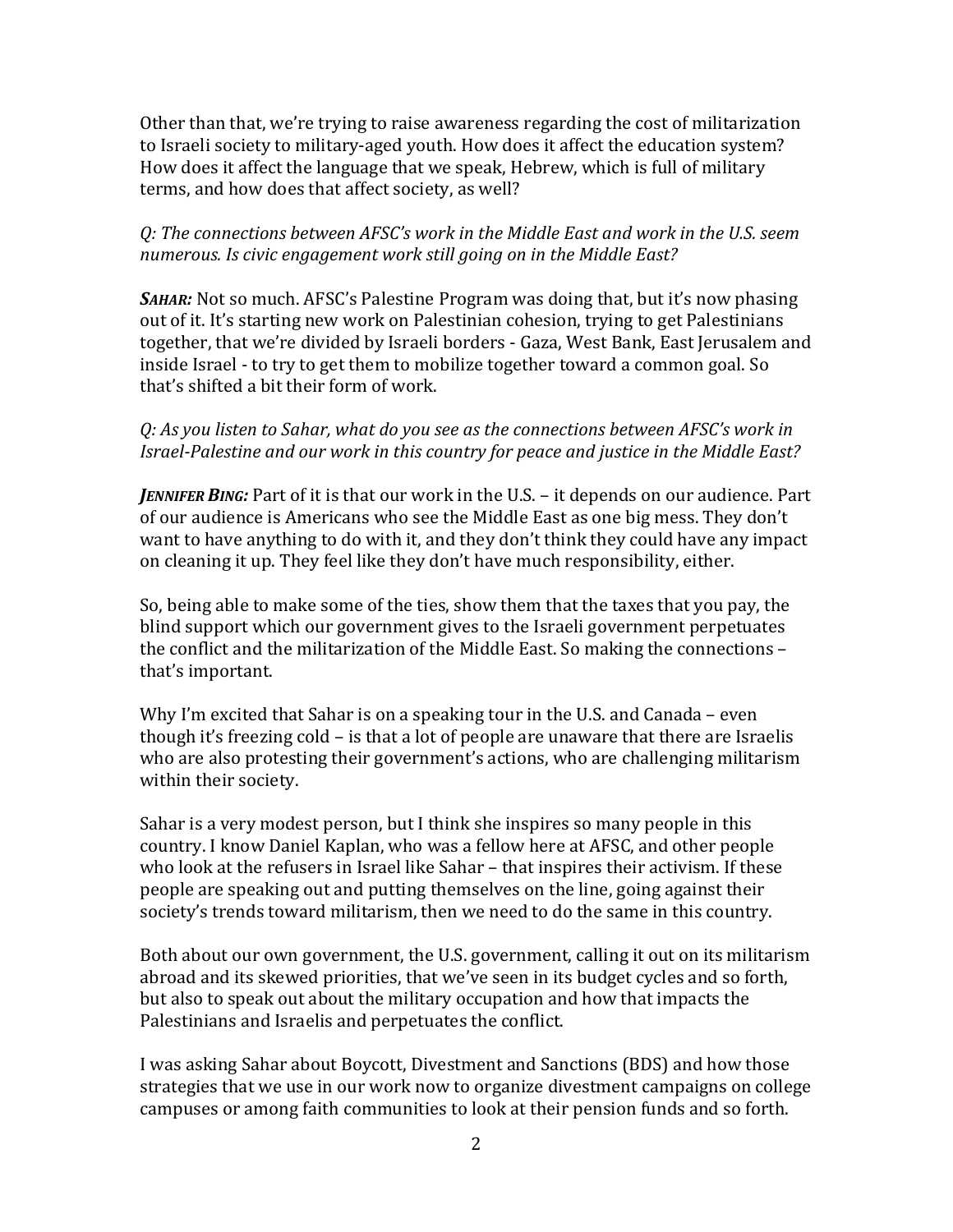Or the more popular boycotts we see to boycott Israeli settlement products such as SodaStream – or companies that are perpetuating the wall and the security apparatus that maintains the occupation, such as Hewlett-Packard or G4S or some of these big corporations.

So I was thinking about – is this having any impact in Israel? I ask that of Sahar. What does standing on the street corner in freezing temperatures in front of Target telling people, "Don't buy Israeli settlement products" – how is that related to what she's doing.

*SAHAR:* I think there are a lot of different levels in which that relates. First of all, the most important thing for me is understanding how the structure of these things works. Trying to target here the economics of occupation is putting the focus now on what is the strongest lobby to continue it, which is the profit made out of it. People keep saying it's about religion, or whatever. But in reality, the forces which are continuing it now are making a huge profit out of it. So to put it in this structure is very important.

It gives people here a responsibility to do something about it. But also because that is a very important thing for Israelis to understand. When we take that message back home, people who are protesting the occupation are not protesting against you, but against the people who are making a profit out of the suffering which you suffer, as well. So that's a very important framework to work out of.

Adding to that, if we look practically at what effect have the different BDS campaigns had, and different ones have had different effects. In the Israeli media today you constantly read stories about, "There's a boycott of this." An artist who's thinking of canceling their show, all these kinds of things, different forms of boycotts. And it's not that the reactions to these boycotts are very supportive.

Usually the first reactions are very much saying, "It's a terrible thing." Accusations of anti-Semitism and things of the sort, but it's interesting to see how in many cases it's impossible to even make that claim.

I remember several years ago, the Norwegian pension fund decided to divest from an Israeli company that makes military technology, among other things surveillance for the fence between Israel and the West Bank, but also surveillance for the fence between the U.S. and Mexico. Because after they proved it could work in one place, it was much easier to sell it in another.

And so the Norwegian pension fund decided to divest from them. The same year, the fund divested from companies involved in Burma/Myanmar and so on. When it's put in that context in Israeli society, I mean, you can say it's anti-Semitism, but that begins to sound a little ridiculous. If we're in the same box as with whatever's happening in Burma, and that was a time of mass killings and protests and so on, then there are a few red lights that go off.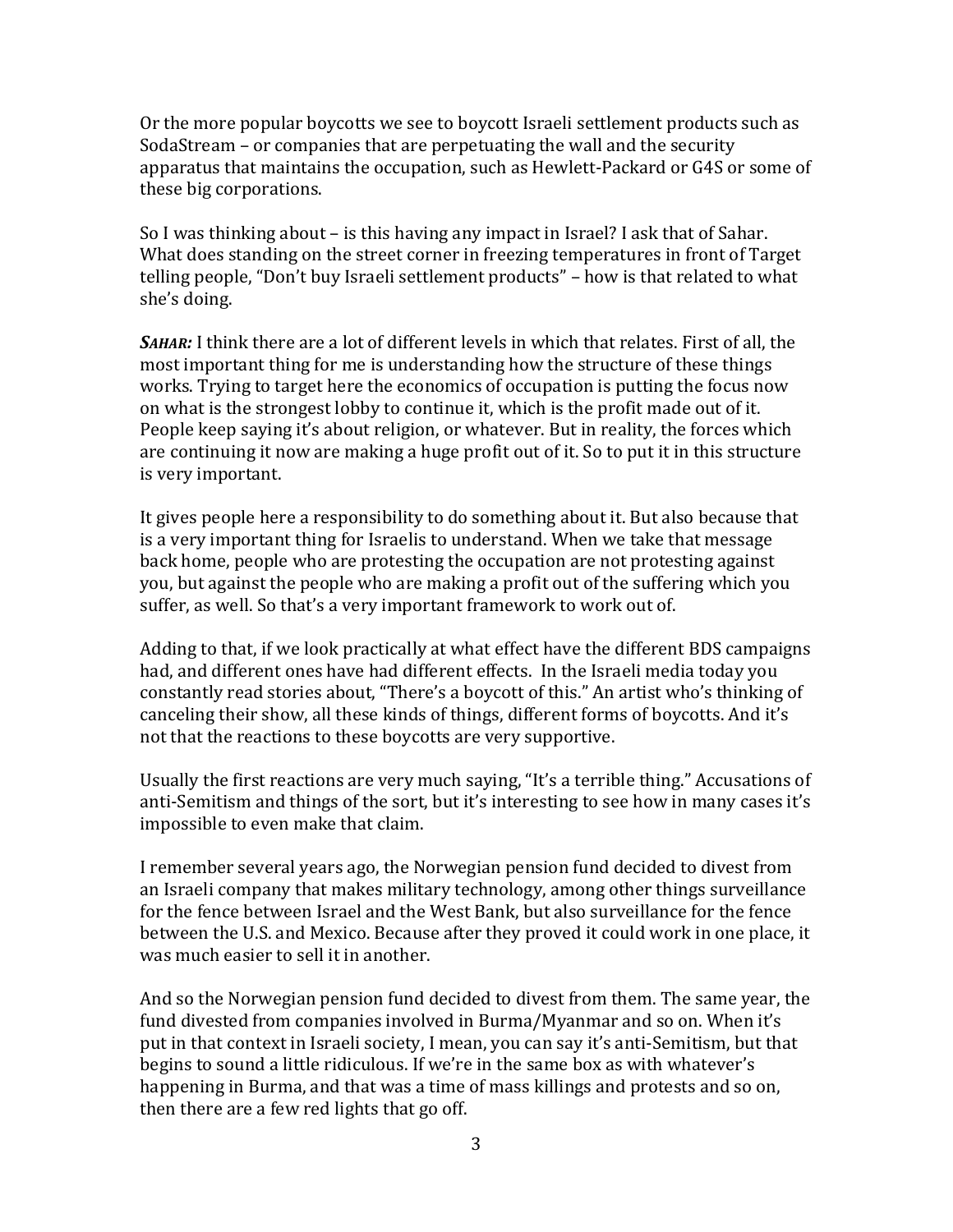That said, politicians and the right wing are taking us to a place where, "The whole world is against us and we have to become stronger because of that, and defend ourselves more." And that's a very problematic discourse.

The counter to that, even in mainstream Israeli political system, there's a prominent Israeli politician called Tzipi Livni, she's the Minister of Justice now but she's also responsible for the negotiations with the Palestinian Authority.

She's been saying for the past several years, the reason we need to continue the negotiations and find some kind of solution is that we can't afford to have this external pressure through the boycott campaigns, etc. that will eventually hurt the state. In order to protect our interests, we need to have these negotiations.

So it is a very strong power that -- at this point, the negotiations are not being taken very seriously by the Israeli authorities at all, but there are politicians that are seeing that and understanding the importance of it.

*Q: What are the challenges, similarities and differences of organizing along these lines and toward these goals both in the U.S. and in Israel?*

*JENNIFER:* I was just thinking this morning, because it's freezing cold here in Chicago and it always seems like things happen in the world when it's cold – the Gaza attack five years ago, the first Gulf War in 1991. Pretty much, you name it.

*SAHAR:* For us, that's good weather.

*JENNIFER:* Right. Or the inauguration of a new president. January is often a time we need to mobilize people in emergency situations and have to go out in the cold, and people look at us like we're crazy. "Why are you flyering when it's five degrees out?"

But we're hindered by the cold, maybe, or trying to get media attention is a challenge – particularly in the past, though I think social media has now changed that. There certainly are challenges in mobilizing people to come together, but we're not facing soldiers firing tear gas at us, or rubber bullets, or live ammunition.

We are in a context that is totally different from Palestinians and Israelis. I said earlier that Sahar inspires us here. Part of that is, we don't have to have the same level of bravery that they do. It doesn't take so much for us to go out; we might be uncomfortable, but there's not the physical risk.

Even though we might have people who argue with us on the street, I can say it's totally different from there. It's not an argument there – it's someone with a gun facing someone protesting nonviolently. And that's totally different.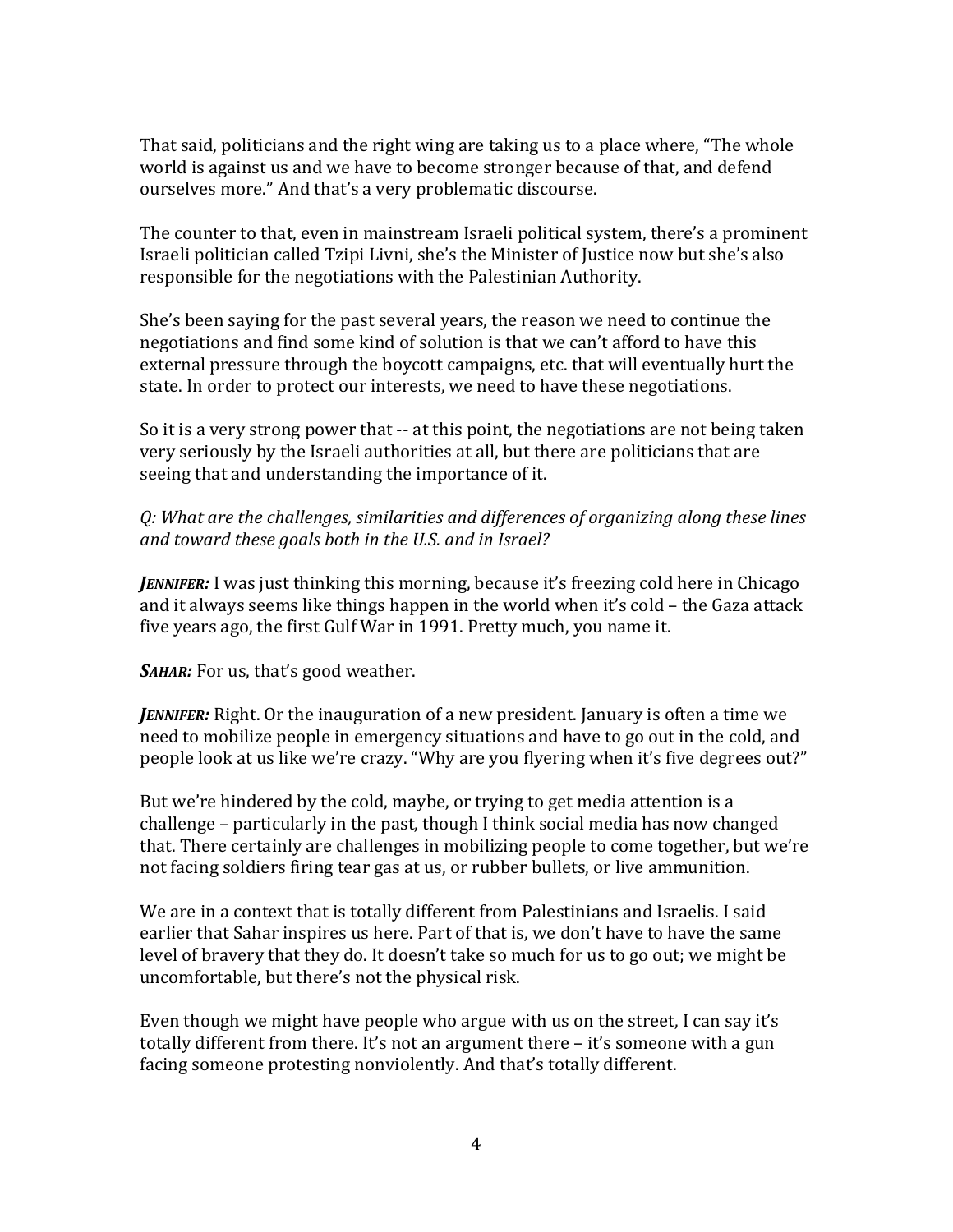What I think that we share is that we both have to remain optimistic in our work. We have to believe that freedom is going to come. That we have to be rooted in this optimism and belief. We see the small changes in the individuals willing to speak out, whether it's on the college campuses in the U.S. or in a community in Israel or Palestine.

It's small changes. Sometimes we overblow our victories. We think it's really terrific when our pension fund takes Caterpillar Corporation out of its social choice account. We consider that a huge victory because we've been trying to educate people about Caterpillar and how it sends militarized bulldozers to Israel and how that perpetuates the Separation Wall and the destruction of Palestinian olive groves and all that.

In the big picture, Caterpillar is still doing it. The pension fund victory is small. Both of us are in it for the long haul. We believe it's going to happen. We're not like the Americans who say it's all hopeless, they'll just kill each other – we don't believe that.

I won't speak for Sahar, but we're inspired by each other. It's good to see creativity in our movement. It's good to see our steadfastness, even when we're called names. We both understand each other's challenges, and admire each other for that, even though the context is very different.

*SAHAR:* I definitely agree. And I think there's something about feeling that there's this community. Not just locally, but globally. Not just in the U.S. and Israel and Palestine, but also other places in the world, working towards the same goals and exchanging information. Seeing the different flash mobs that we're done in Chicago and then we see them back home, and we're like, "Oh! We really need to do this." That's the kind of energy any movement really needs. It's very much through social media now and the Internet. It's really easy to be able to share that.

Another thing we have in common, which sometimes surprises me, specifically with Israeli society, not Palestinian, is how much work needs to be done to get Israelis to understand how relevant it is to their lives. Today, the lives of most Israelis are very comfortable, you don't really feel the occupation. It's not really there.

So this constant attempt to get Israelis to know what's happening, and to understand, and understand their responsibility for it, and that there's something they can do about it. That's something I hear a lot from U.S.-based activists, as well. It sounds a bit ridiculous, but it's true in Israel, as well. I live in a city in which 40% of the people are Palestinians, and yet most my friends in school have no idea what's going on around them. You can see the same efforts.

If we go back to the things that are different, one of the big challenges we have in mobilizing is that many times Israelis feel that working against the occupation, especially because they don't exactly understand what the alternative would look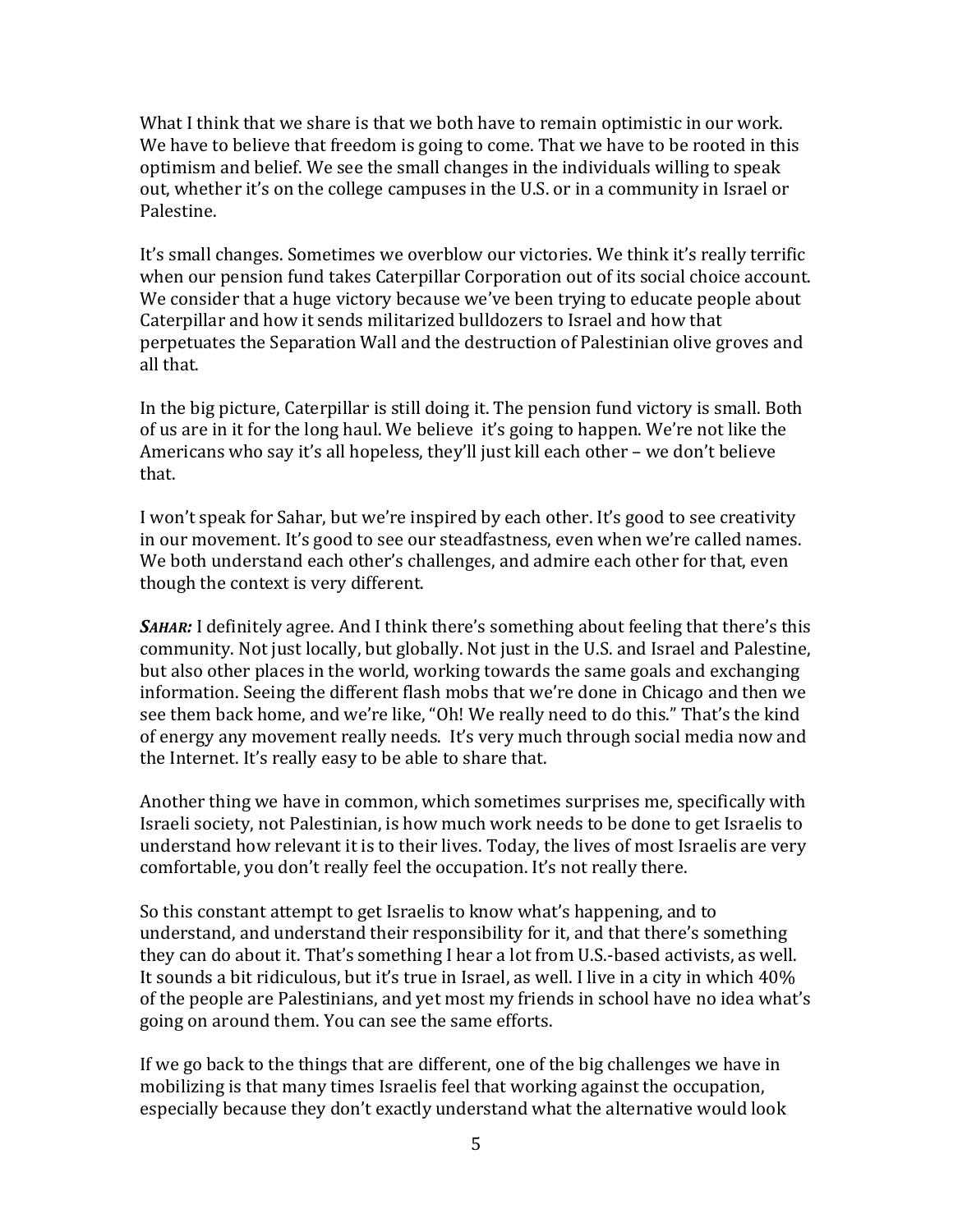like, feels like they're working against themselves. That's hard. Israelis have a very strong existential fear, it's very hard to step out of that and actually see what's going on around you. So that's something we're challenged with.

When you look at Palestinian mobilization, Palestinians don't have to be convinced the occupation is bad, they know that better than anyone else. But then the challenges are, for instance, taking the risks, to take a huge risk, Palestinians can be arrested for days before trial. I can't be held for more than 24 hours before seeing a judge. Palestinians can be held for seven days. We can get arrested at the exact same demonstration and have that difference.

For Palestinians, it's much more about, what can you actually tell them, that what you're doing, this attempt to mobilize will change something and is worth taking that risk.

## *Q: What motivates you both to do this work?*

*JENNIFER:* I'm trying to think of an abbreviated answer. I'm trying to not sound cliché. The people and the work motivate me. Of course, knowing people in Palestine and Israel, having personal relationships. I'm in my  $25<sup>th</sup>$  year at AFSC, I've had the time to meet a lot of amazing people, Palestinians and Israelis, who are giving their lives to making a better future for their children and future generations, and taking risks and celebrating life.

If I ever feel like I want to give up, I just think of all the people I've known over the years. Sahar noticed I have a picture of my colleague from Gaza in my office. And if I ever felt like I don't have it in me anymore – one more speaking tour, one more email to respond to, to explain the situation…. I think about Amal and the people living under occupation. I can't just set that aside. I could say similarly in this country, I've seen the lack of understanding about people from the Middle East, about Muslims, and anyone of Middle Eastern background, and the lack of appreciation for the culture, which leads to Islamaphobia and racist attitudes.

I do feel a responsibility as a person who has connected with this community for so many decades, to share my experience and challenge those misconceptions. So I stay motivated by knowing there's still a need to do the work. But it's the people who you meet along the way who keep you at it.

People joke about, if you go and live in the Middle East, you'll get sand in your shoes which you'll never get out. And that sand is those relationships.

**SAHAR:** I think there are two levels. On the small scale, what I've found for me that's most important, is not getting depressed, because things can be rather depressing, is to find those small victories which Jennifer mentioned. And to be able to say, OK, I do a certain activity and I can see the result of it.